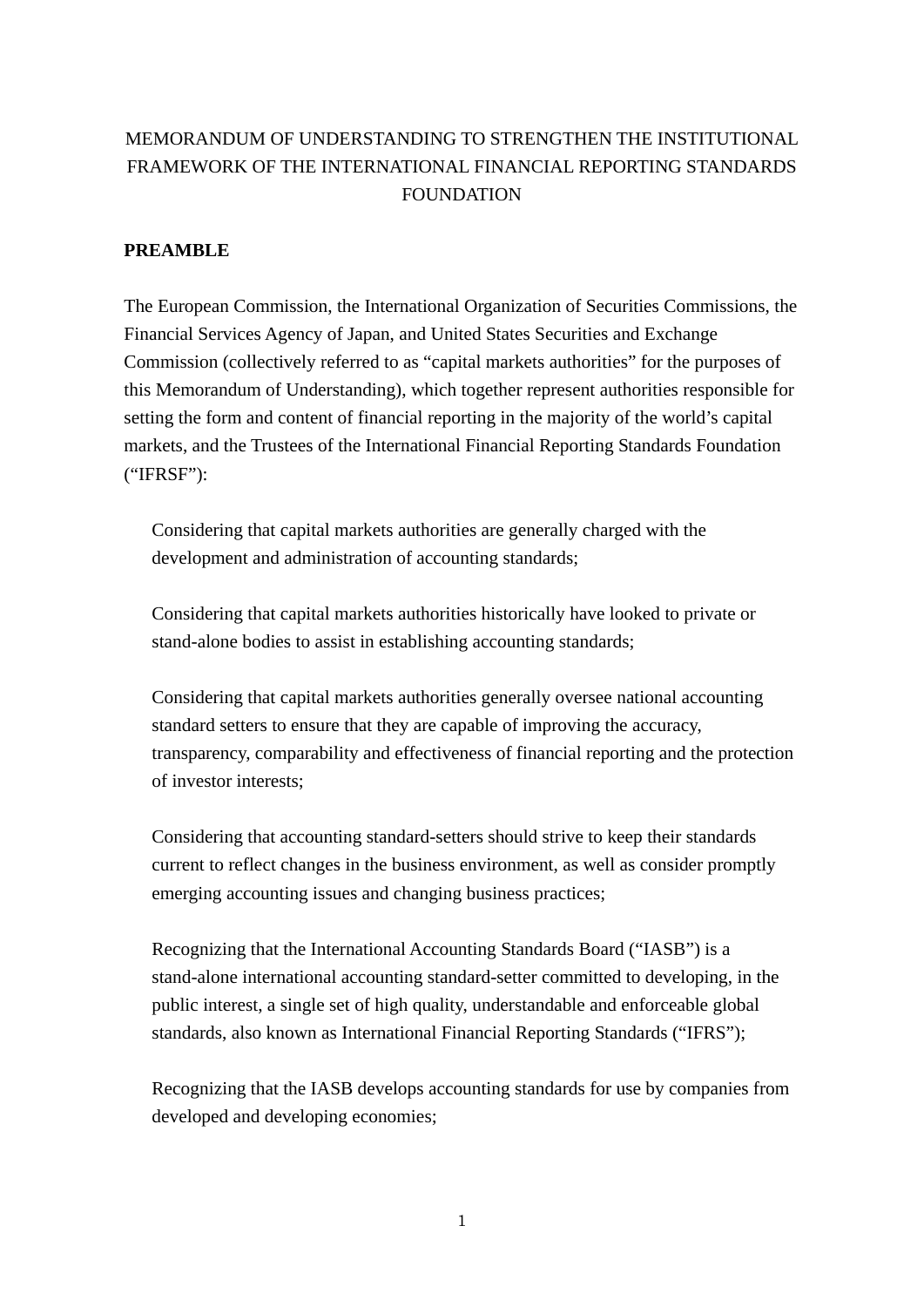Recognizing that IFRS are increasingly used around the world, yet the IFRSF has no formal relationship to capital market authorities;

Asserting that establishing a formal relationship between capital markets authorities and the IFRSF will facilitate the ability of these authorities to effectively discharge their mandates relating to investor protection, market integrity and capital formation;

Recognizing that the IASB is overseen by an independent body, the IFRSF, which is charged with serving the public interest;

Having regard to the IFRSF Governance Review and in pursuit of constituting an effective and sound governance structure around the activities of the IFRSF;

Desiring to further enhance the public accountability of the IFRSF to support the increasing use of IFRS around the world;

Recognizing that the IFRSF has changed its constitution to recognize the role of the IFRSF Monitoring Board in reinforcing the public accountability of the IFRSF Trustees;

Affirming and supporting the independence of the IFRSF in setting high-quality accounting standards, through the IASB, for use around the world;

Desiring to help strengthen this independence by supporting the establishment of a non-voluntary, transparent and stable funding platform for the IFRSF.

Have reached the following understanding:

### **ARTICLE I: DEFINITIONS**

For purposes of this Memorandum of Understanding ("MOU"),

**1.** "IFRSF Monitoring Board" or "Monitoring Board" means a body established by agreement among its members, the mission and operation of which are described in its charter. Its relationship to the IFRSF is described in this MOU. Its initial members were: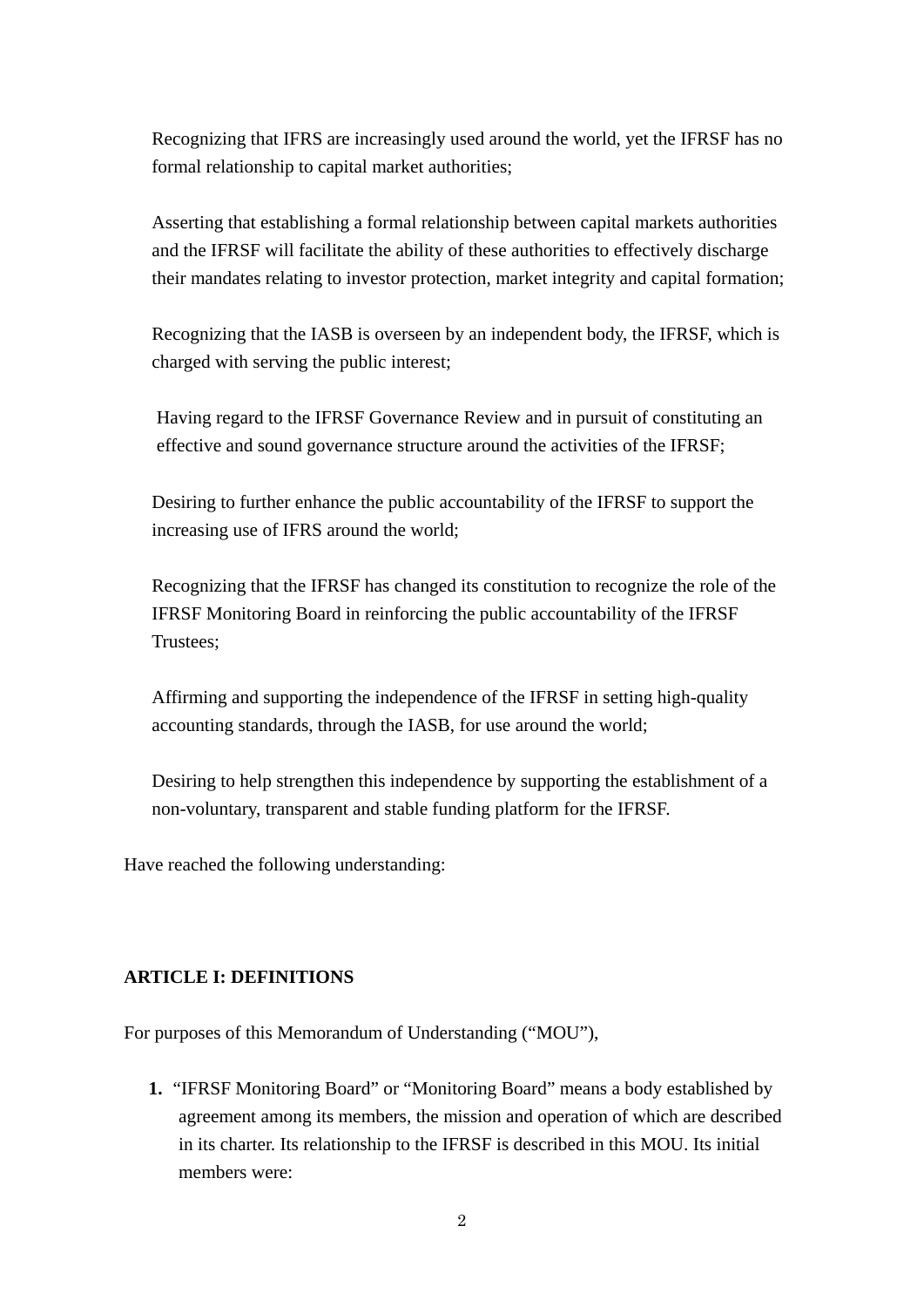- The European Commission:
- The Emerging Markets Committee and the Technical Committee of the International Organization of Securities Commissions ("IOSCO");
- The Financial Services Agency of Japan; and
- The US Securities and Exchange Commission.

The Basel Committee on Banking Supervision shall participate in the IFRSF Monitoring Board as an observer with voice but no vote.

- **2.** "IFRSF Constitution" means the 2009 Constitution of the IFRSF, as amended from time to time. $<sup>1</sup>$  $<sup>1</sup>$  $<sup>1</sup>$ </sup>
- **3.** "Trustees" means the Trustees of the IFRSF, whose roles are described in the IFRSF Constitution.

### **ARTICLE II: GENERAL PROVISIONS**

- **4.** The IFRSF Monitoring Board and the Trustees agree to collaborate in the manner specified in this MOU.
- **5.** This MOU does not alter the terms of the relationship between the Trustees and the IASB. This MOU also does not alter the Trustees' responsibilities as described in the IFRSF Constitution.

### **ARTICLE III: PURPOSE AND DUTIES OF THE IFRSF MONITORING BOARD**

### **6. Purpose of the IFRSF Monitoring Board**

The primary purpose of the IFRSF Monitoring Board is to serve as a mechanism for formal interaction between capital markets authorities and the IFRSF, thereby facilitating the ability of capital market authorities that allow or require the use of IFRS in their jurisdictions to effectively discharge their mandates relating to investor protection, market integrity and capital formation. The IFRSF Monitoring Board will help ensure the public accountability of the IFRSF by monitoring and

<span id="page-2-0"></span> $1$  Located at www.iasb.gov.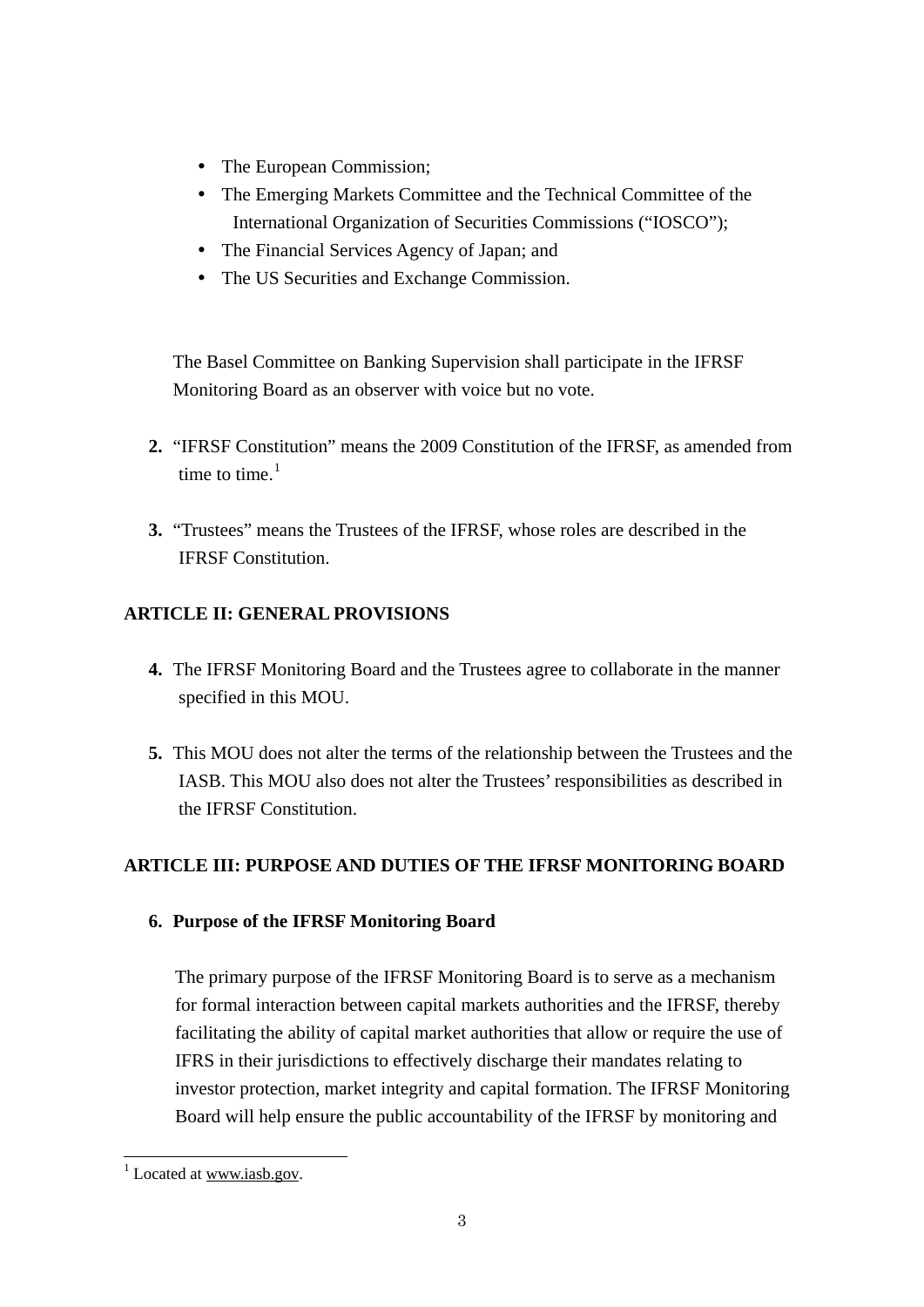reinforcing the public interest oversight function of the IFRSF, as well as to promote the continued development of IFRS as a high-quality set of global accounting standards.

#### **7. Duties of the IFRSF Monitoring Board**

The principal responsibilities of the IFRSF Monitoring Board are to:

- i) Participate in the Trustee nominations process;
- ii) Approve Trustee nominees;
- iii) Provide input on IASB Chair selection;
- iv) Review the adequacy and appropriateness of Trustee arrangements for financing the IASB;
- v) Review the Trustees' oversight of the IASB's standard setting process, in particular with respect to its due process arrangements;
- vi) Confer with the Trustees regarding their responsibilities, in particular in relation to the regulatory, legal and policy developments that are pertinent to the IFRSF's oversight of the IASB; and
- vii) Refer matters of broad public interest related to financial reporting for consideration by the IASB through the IFRSF.

### **8. Trustee Selection**

- A. Criteria for the selection or reappointment of a Trustee are those contained in the IFRSF Constitution.
- B. In accordance with paragraph 7 of the IFRSF Constitution, the Trustees shall establish procedures to invite applications for Trustee positions, including advertising vacant positions. These procedures shall be agreed by the IFRSF Monitoring Board. The Selection process will be administered by the Trustees in a transparent manner.
- C. The Trustees will propose a candidate for each open Trustee position. The Trustees shall provide the reasoning behind their choice of candidate. The IFRSF Monitoring Board may submit names for the Trustees' consideration.
- D. Each Trustee candidate must be approved by the IFRSF Monitoring Board.
- E. The Trustees will nominate a Chair from among their members, subject to the approval of the IFRSF Monitoring Board.

#### **9. IASB Chair selection**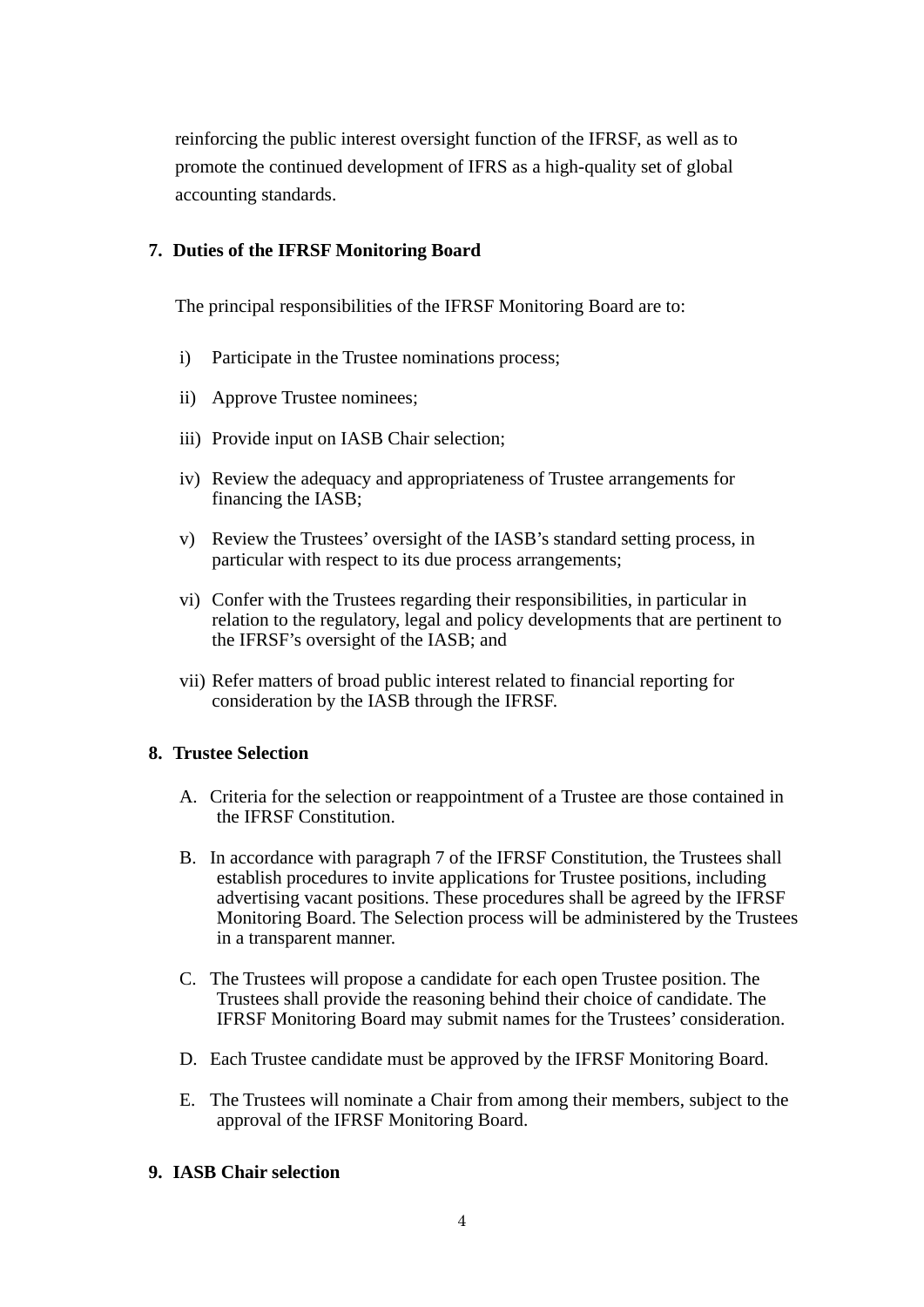- A. The IFRSF Trustees have the ultimate responsibility for selecting the IASB Chair.
- B. The IFRSF Monitoring Board will agree with the Trustees on a set of criteria for selecting potential candidates, which will be documented and made public.
- C. The IFRSF Monitoring Board will submit to the Trustees its assessment of a short list of candidates against the criteria, for the Trustees' reference.

#### **10. IASB Oversight, Due Process and Funding**

- A. The IFRSF Monitoring Board will confer with the Trustees regarding their oversight responsibilities in the following principal areas:
	- i. procedures relating to the due process and general oversight of the IASB;
	- ii. the IASB's agenda-setting process and work program, including the adequacy of the IASB's resources in the light of its work program;
	- iii. the adequacy of the IASB's procedures to ensure prompt and fair consideration of changes to IFRS accounting principles and standards so as to take into account emerging accounting issues and changing business practices;
	- iv. the IASB's due process, including the process for carrying out impact assessments and cost-benefit analyses;
	- v. the IASB's efforts to improve the accuracy and effectiveness of financial reporting and to protect investors; and
	- vi. the adequacy and appropriateness of the sources of funding and any other revenue arrangements of the IFRSF, as well as the annual budget of the IFRSF.
- B. The IFRSF Monitoring Board may refer accounting issues to, and will confer regarding these issues with, the Trustees and the IASB Chair<sup>[2](#page-4-0)</sup>.
	- i. The Trustees will work with IASB to ensure these issues are addressed in a timely manner.
	- ii. If the IASB determines that consideration of the issue(s) identified by the IFRSF Monitoring Board is not advisable or that the issue(s) cannot be resolved within the time frame suggested by the Monitoring Board, the Trustees should:
		- 1. call on the IASB to undertake all reasonable efforts to consider

 $\overline{a}$ 

<span id="page-4-0"></span><sup>2</sup> In all cases, it is understood that the Monitoring Board will neither influence the decision-making process nor challenge the decisions made by the IASB with regard to its standard-setting.